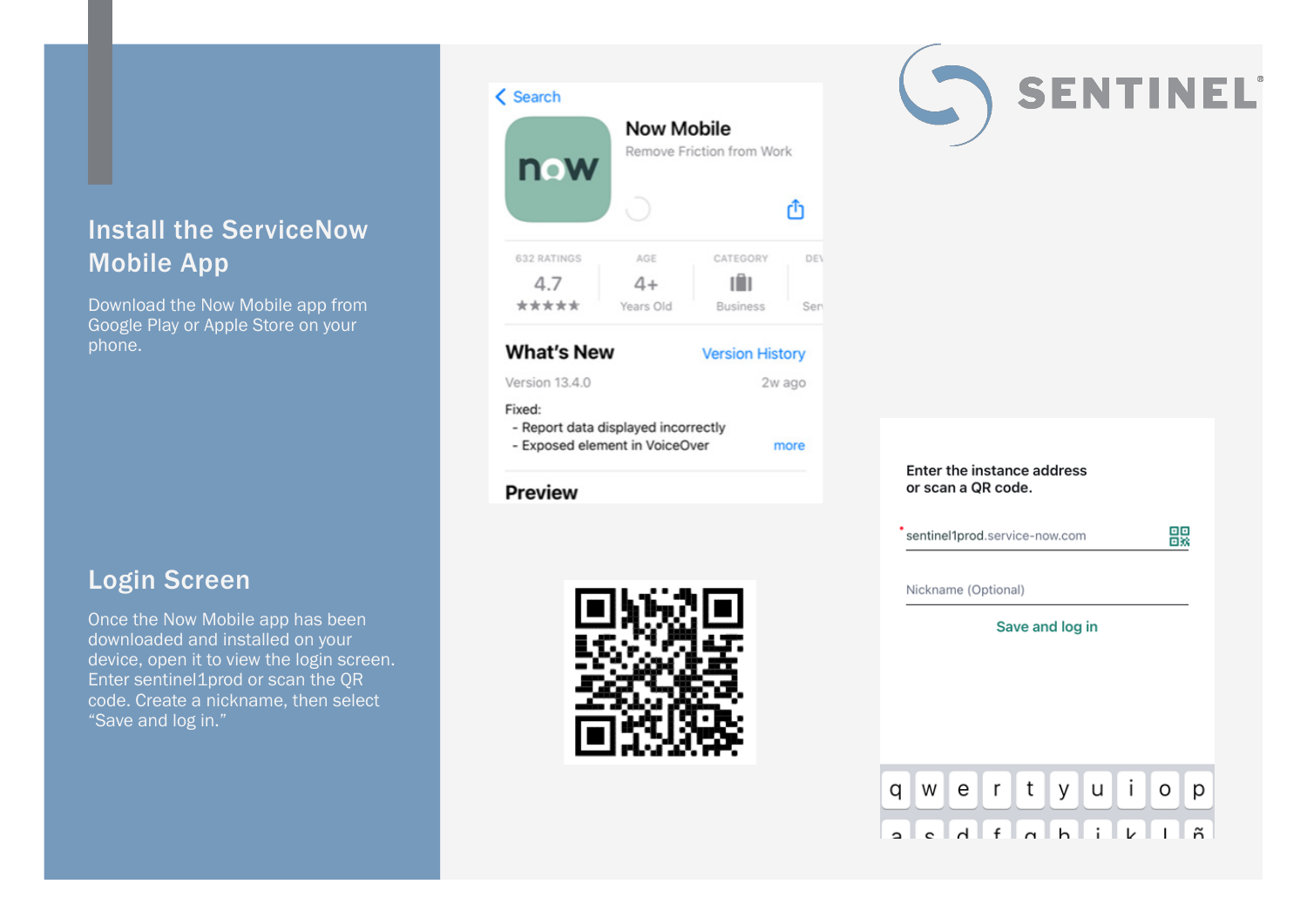#### Login

You will be taken to a Sentinel Technologies login screen. Enter the user credentials given to you by Sentinel Technologies. These should be the same credentials you use to access your My Sentinel account on the Sentinel website. If you are unsure of your username or password, please contact Sentinel for assistance.

#### Navigation

When logged in, the navigation bar at the bottom of the Now Mobile app features four menu options:

• Home – Quick links about your cases and projects

• Services – Self-service options to make changes, request support, or view information on your current catalog

• Notifications – Messages related to open cases and other important updates

• Settings – General information about the app and your user profile

# **Sentinel Technologies**

Sign in with your organizational account





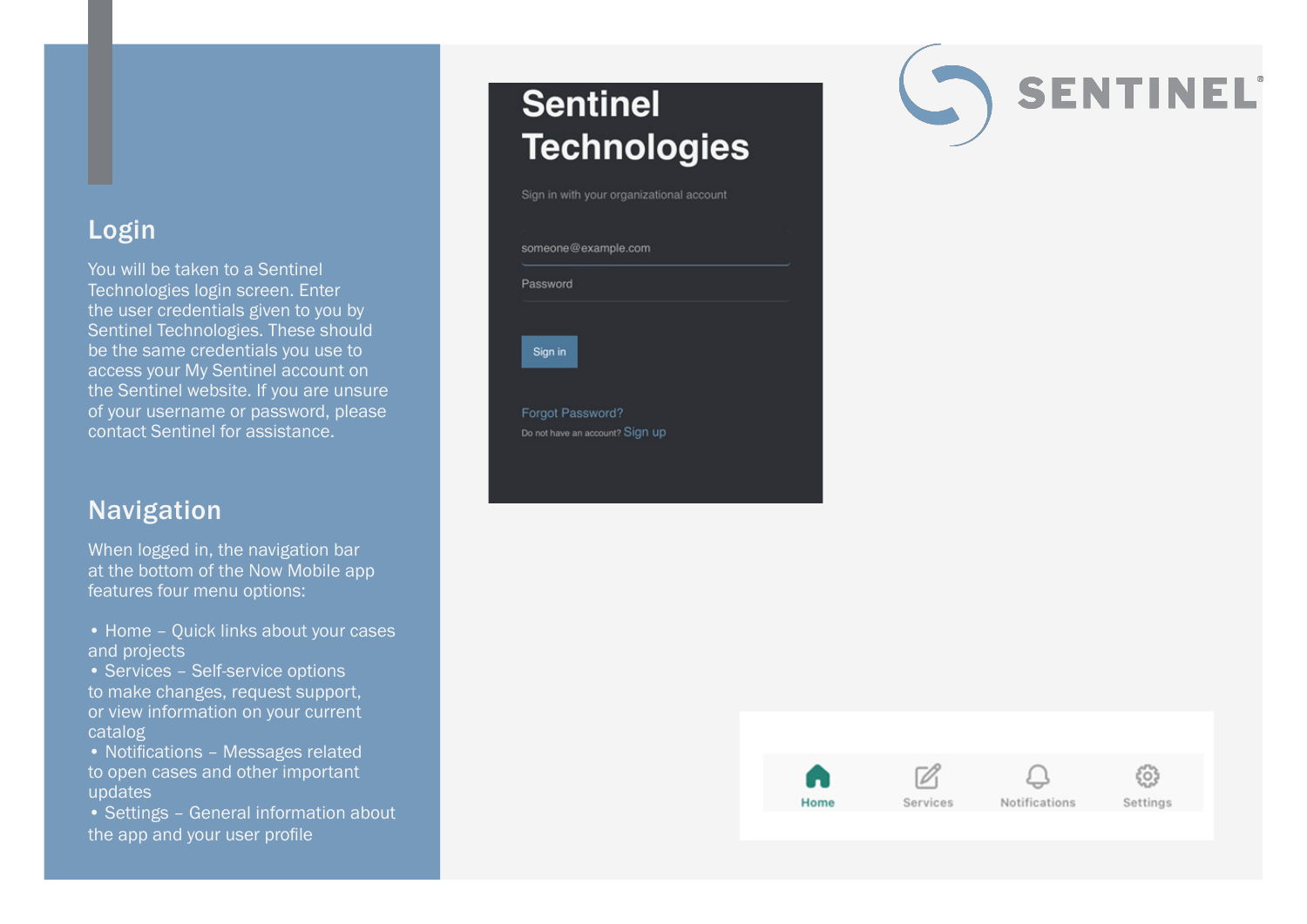#### Home Page

The Home Page of the Now Mobile app includes quick links related to your cases and projects with Sentinel. You will be able to view:

• My Cases – All the cases you personally have opened

• Open Cases – All currently active cases opened by you and your company

• All Cases - A complete history of cases opened and closed by you and your company

• Open Projects - Details on any currently active projects with Sentinel

#### List Screen

If you tap one of the quick links on the home screen, the app will list all items available for the selected category. Filters can be applied to this information by clicking the icon in the upper right corner.

| Hello, John Customer                               |                    |                                                                                                              |                                               |
|----------------------------------------------------|--------------------|--------------------------------------------------------------------------------------------------------------|-----------------------------------------------|
|                                                    |                    |                                                                                                              | SENTINEL®                                     |
| Cases                                              |                    |                                                                                                              |                                               |
| 個<br>個<br>個<br>My Cases<br>Open Cases<br>All Cases |                    |                                                                                                              |                                               |
| <b>Open Projects</b><br>侗<br>Open Projects         | <b>Quick Links</b> |                                                                                                              |                                               |
| Ø<br>හි<br>U<br>m                                  | <b>Navigation</b>  | nll T-Mobile <sup>수</sup><br>11:33 AM<br>< Home<br>My Cases<br><b>Awaiting Info</b><br>Add new Firewall      | $\bullet$ 50%<br><b>Filter</b><br>흇<br>CS0257 |
| Notifications<br>Home<br>Services<br>Settings      |                    | Priority 3 - Moderate<br>Opened by John Customer                                                             |                                               |
|                                                    |                    | Resolved<br>Add new users<br>Priority 3 - Moderate<br>Opened by John Customer                                | CS024<br>List                                 |
|                                                    |                    | Awaiting Info<br>Printer not responding<br>Priority 3 - Moderate<br>Opened by John Customer                  | CS025                                         |
|                                                    |                    | Resolved<br>Services are down<br>Priority 3 - Moderate<br>Opened by John Customer<br>$\mathbb{Z}$<br>Ö<br>г. | CS0257<br>£03                                 |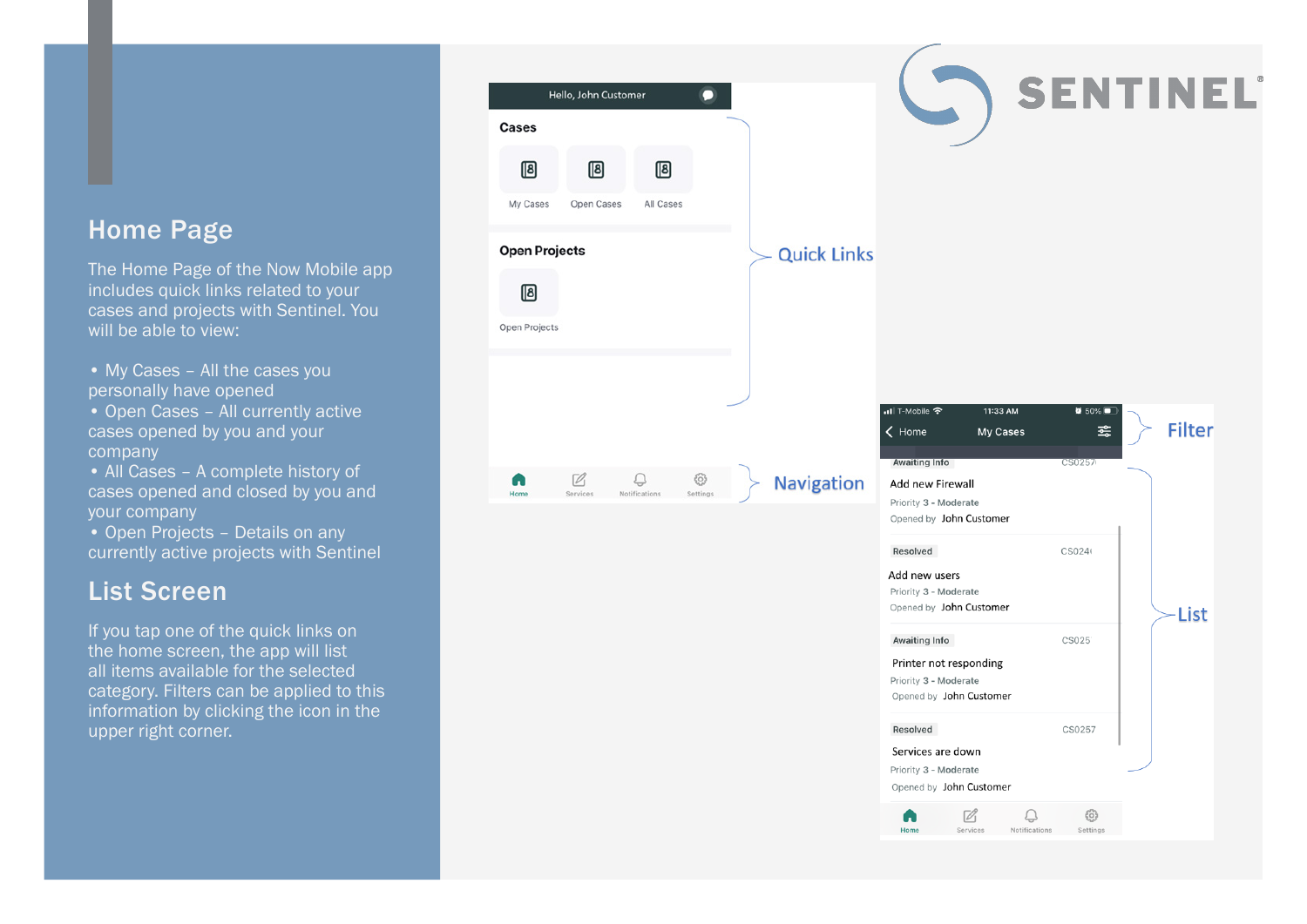#### Case Detail Screen

Selecting a specific case will display details about it, along with an activity stream:

The Details tab includes a description and current status of the case. Users have two options:

- If the case is currently open, you can cancel the case
- If the case is resolved, you can either accept or reject the solution

The Activity Stream tab includes all comments related to the case made by Sentinel and members of your organization. Any users with access have the ability to add a comment.



**SENTINEL**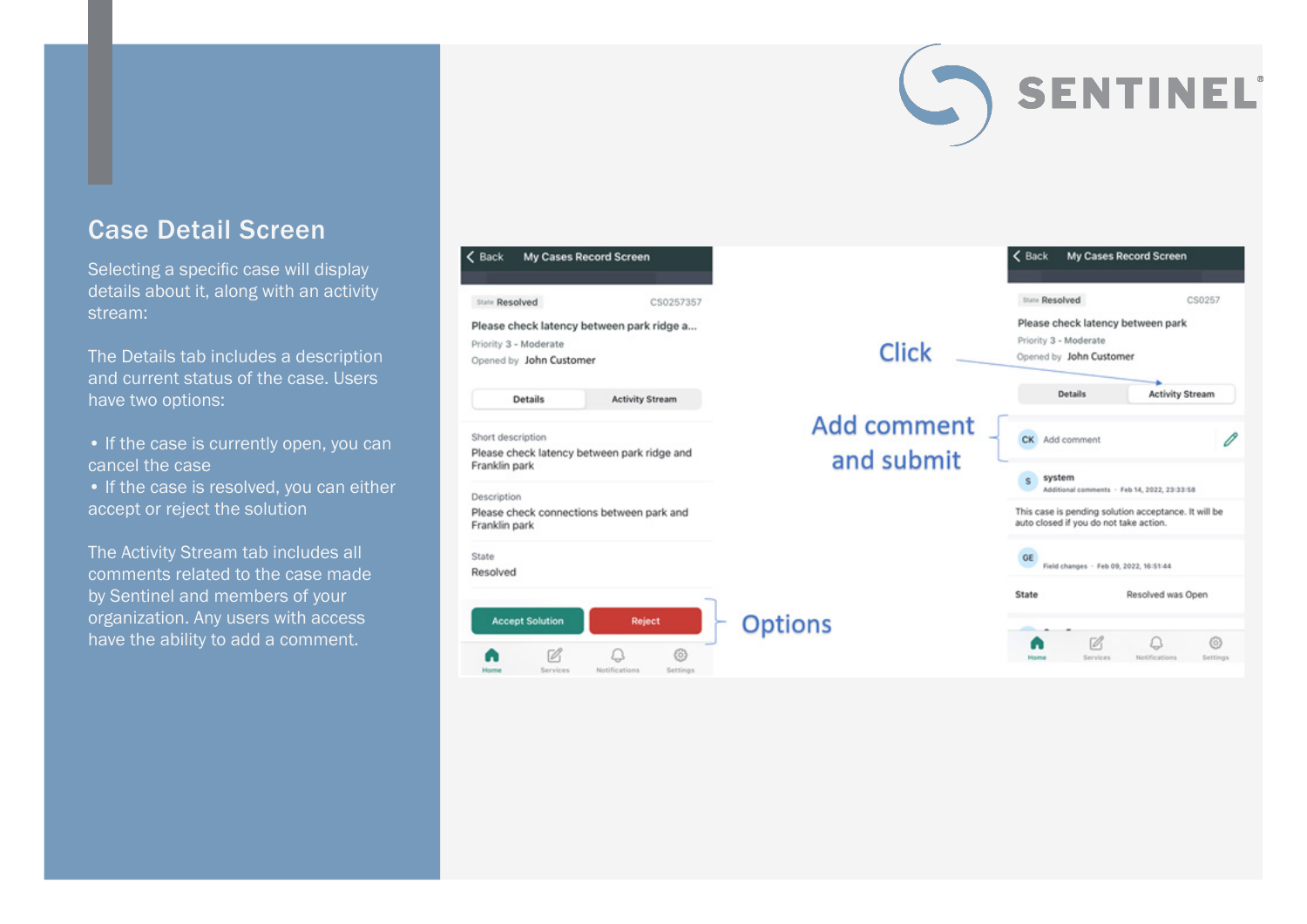#### **Services**

The Services icon on the navigation bar lists the different categories available to view, edit, or request support related to any services obtained through Sentinel. Select "See all" to view the complete list of categories.



## Select a catalog

| <b>Services</b><br><b>Services</b>                                             |  |
|--------------------------------------------------------------------------------|--|
| Add Agent to UCCX<br>Please add the below Agent to UCCX                        |  |
| New Phone Setup<br>Please set up a new phone using the information             |  |
| Update Phone Configuration<br>Please make the following changes to the below p |  |

SENTINEL



#### Selecting a Category

After selecting a category, you can make a request for different types of edits or additions using the listed catalog options.